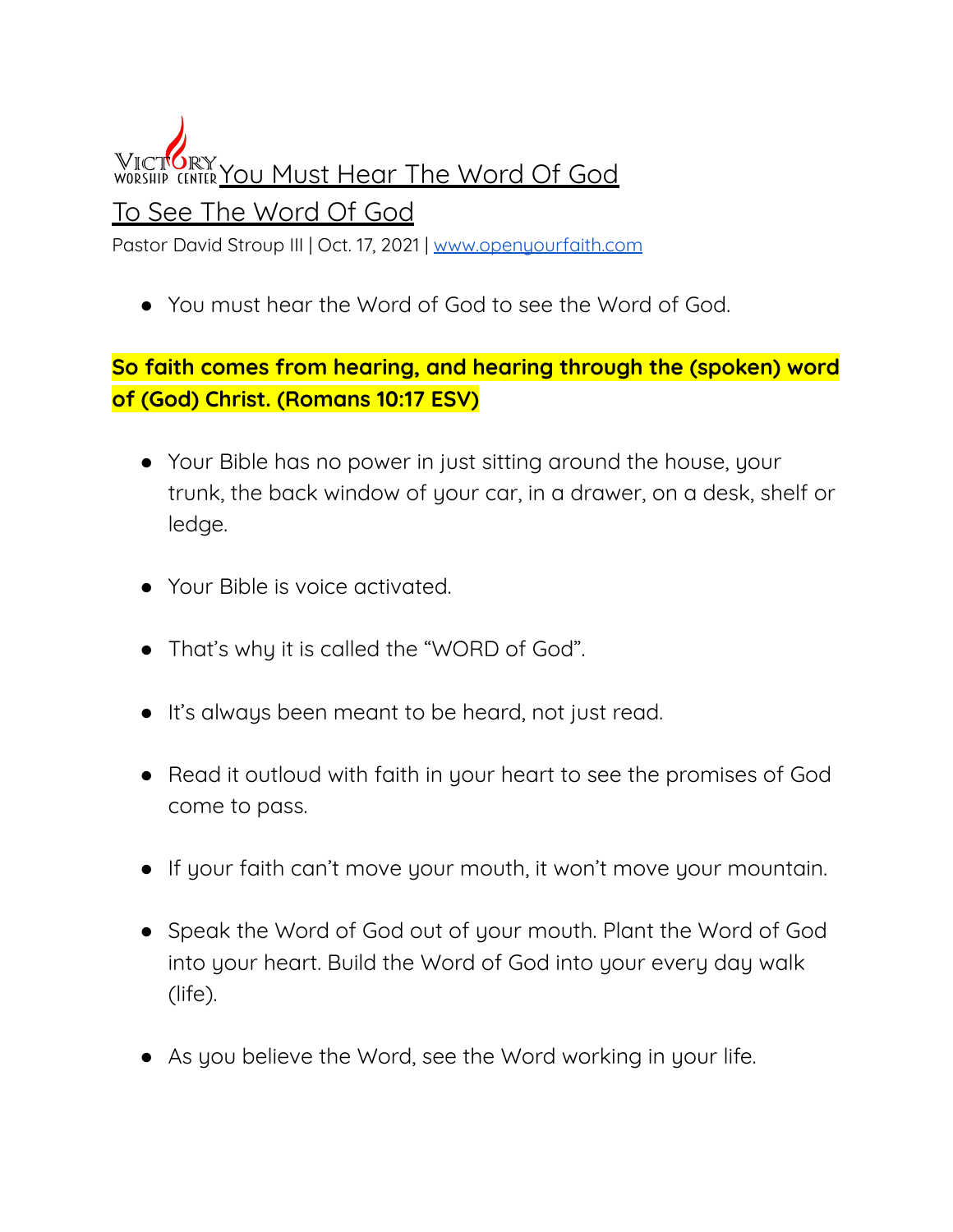- As you speak, see the benefit of believing the Word in your heart.
- The purpose of confessing the Word of God is to plant the good seed of God's word in your heart.
- Confession was never meant to force God to do whatever 'you say.' You are only supposed to 'say' His word.

The Bible says that He confirms HIS WORD with signs following.

Here is a hard truth; God is not moved by need, He is moved by faith. Although God is touched by our need, He responds to our faith. Why? Is God playing "hard to get"? Of course not!

● Faith is what allows God permission to work in your life. Faith not only asks, it receives.

In the midst of life's pain and suffering, when we are in deep distress, God has no problem with our earnest and urgent requests but what I am saying is that even in those times, faith is what moves or allows God to help, restore, heal, deliver, conquer, etc.

**And when you are praying (seeking), do not use meaningless repetition (begging) as the Gentiles do, for they suppose that they will be heard for their many words. "So do not be like them; for** your Father knows **what you need before you ask Him. (Matthew 6:7-8)**

- Begging God in a moment of fear is not faith.
- God isn't indifferent to your situation but may choose to help you if you can convince Him to work something out for you.